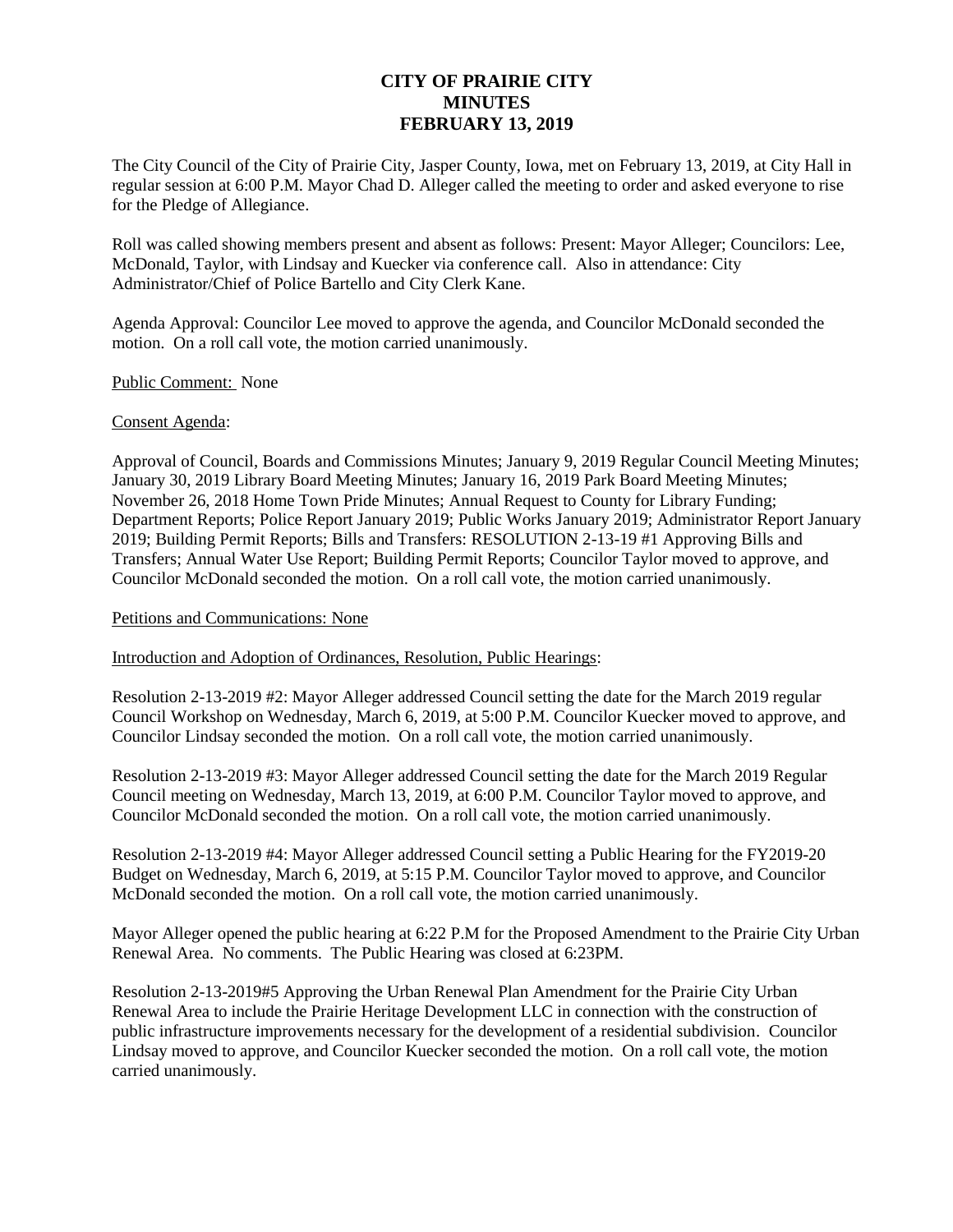# **MINUTES February 13, 2019 Page 2**

Resolution 2-13-2019 #6: Mayor Alleger proposed Wednesday, March 13, 2019, 6:00 P.M. Meeting date to approve a Development Agreement for economic development support to Prairie Heritage Development LLC. the project be included as an Urban Renewal TIF district for 15 years. Councilor Kuecker moved to approve, and Councilor McDonald seconded the motion. On a roll call vote, the motion carried unanimously.

## Old Business:

Andrew Inhelder with MSA Professionals, provided Council with a 5-year strategic plan project update. MSA will begin to implement the current projects into a Capital Improvement Plan based on Council recommendations. Councilor McDonald moved to approve, and Councilor Lindsay seconded the motion. On a roll call vote, the motion carried unanimously.

Administrator/Chief of Police Bartello provided Council with information on purchasing a new pumps for the waste water plant. Councilor Taylor moved to approve, and Councilor Lee seconded the motion. On a roll call vote, the motion carried unanimously.

Administrator/Chief of Police Bartello led the discussion on options for the Red Rock Prairie trail route through Prairie City. Option One - north on West Street, east on Jefferson to Garden Park/downtown area, south on Marshall Street. Option Two - provided by Councilor Lee, south off the trail to Second Street (old highway 163) east to Marshall Street north to the trail. Option Three - suggested by Councilor Lindsay, north off the trail on Madison Street, east on Jefferson Street to State Street (highway 117), south to the trail. No action taken.

Administrator/Chief of Police Bartello led the discussion on the FY 2019-2020 Budget proposal. Bartello proposed a 1% decrease in sewer rates, zero increase in water rates and 3% increase in solid waste rates. Councilor McDonald moved to approve, and Councilor Taylor seconded the motion. On a roll call vote, the motion carried unanimously

# New Business:

Administrator/Chief of Police Bartello provided Council with a RFP for janitorial services. Bartello suggested that the RFP be open until March 6, 2019, at 4:00 P.M. Councilor Kuecker moved to approve, and Councilor Lindsay seconded the motion. On a roll call vote, the motion carried unanimously.

Administrator/Chief of Police Bartello suggested Council approve the Park Board's request to purchase a 2015 used bunker rake for the Rec Complex ballfields for \$8,500. Councilor Lindsay moved to approve, and Councilor Kuecker seconded the motion. On a roll call vote, the motion carried unanimously.

Administrator/Chief of Police Bartello provided Council with job descriptions of the Summer Rec Director Positions. The two positions will be posted until March 6, 2019 at 4:00 P.M. Councilor Kuecker moved to approve, and Councilor McDonald seconded the motion. On a roll call vote, the motion carried unanimously.

Administrator/Chief of Police Bartello provided Council with job descriptions of the Seasonal Mowing Positions. The positions will be posted until March 6, 2019 at 4:00PM. Councilor McDonald moved to approve, and Councilor Taylor seconded the motion. On a roll call vote, the motion carried unanimously